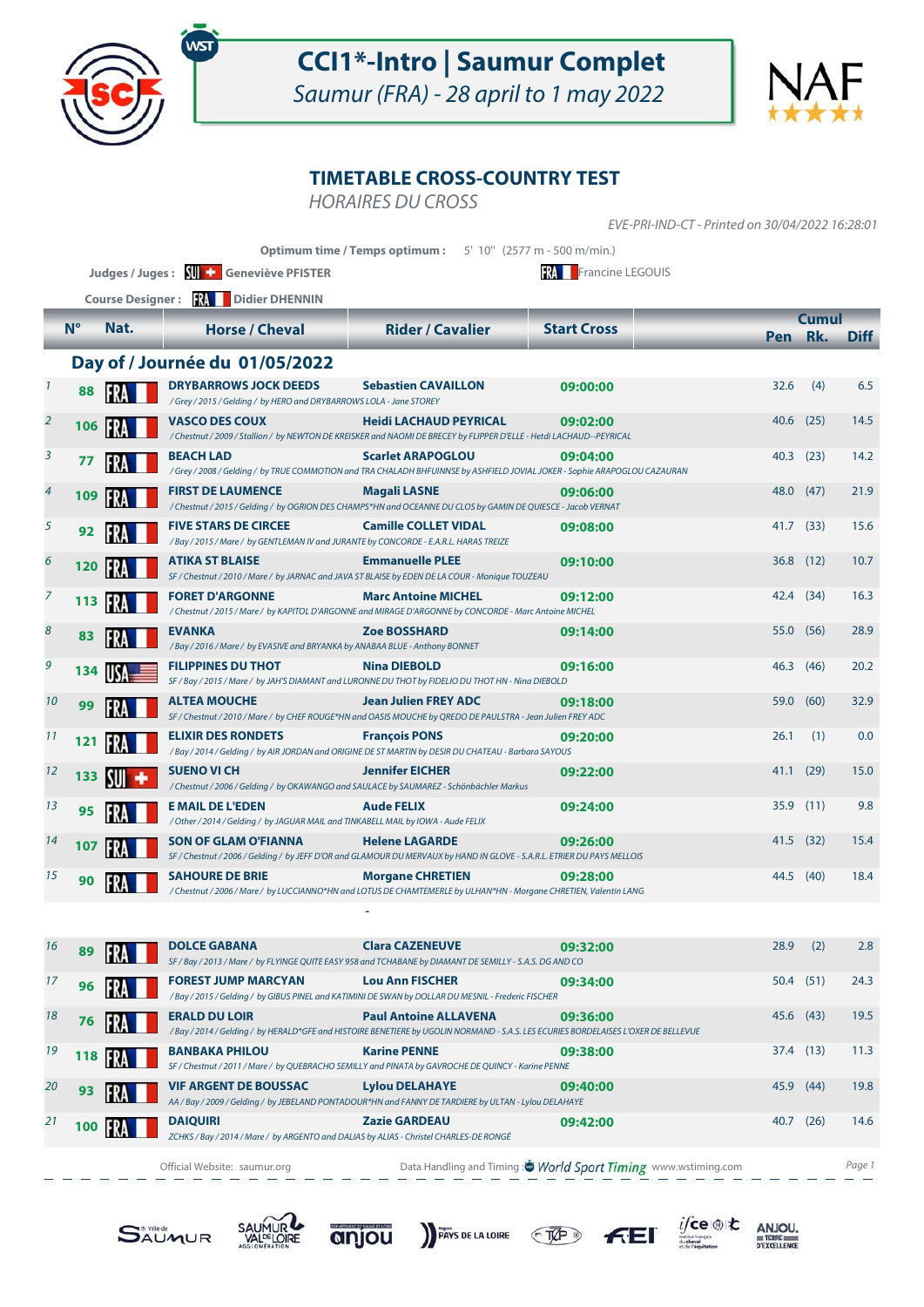

## **CCI1\*-Intro | Saumur Complet**

Saumur (FRA) - 28 april to 1 may 2022



#### **TIMETABLE CROSS-COUNTRY TEST**

HORAIRES DU CROSS

EVE-PRI-IND-CT - Printed on 30/04/2022 16:28:01

|    |             |                  | Judges / Juges: \  + Geneviève PFISTER<br>Course Designer: <b>XX</b> Didier DHENNIN                                     | <b>Optimum time / Temps optimum:</b> $5'$ 10" (2577 m $-500$ m/min.)                                                                                     | Francine LEGOUIS                                                                                                                                          |            |              |             |
|----|-------------|------------------|-------------------------------------------------------------------------------------------------------------------------|----------------------------------------------------------------------------------------------------------------------------------------------------------|-----------------------------------------------------------------------------------------------------------------------------------------------------------|------------|--------------|-------------|
|    | $N^{\circ}$ |                  |                                                                                                                         |                                                                                                                                                          | <b>Start Cross</b>                                                                                                                                        |            | <b>Cumul</b> |             |
|    |             | Nat.             | <b>Horse / Cheval</b>                                                                                                   | <b>Rider / Cavalier</b>                                                                                                                                  |                                                                                                                                                           | <b>Pen</b> | Rk.          | <b>Diff</b> |
| 22 | 112         | <b>FRA</b>       | <b>DAYLIGHT BERTREVILLE</b>                                                                                             | <b>Alice MESNARD</b><br>/ Other / 2013 / Mare / by PARADIS LATIN*BRIMBELLES and TINKAS GIRL by APACHE D'ADRIERS - Franck HERAS-GOMEZ, Alice MESNARD      | 09:44:00                                                                                                                                                  | 34.7       | (9)          | 8.6         |
| 23 | 97          |                  | <b>EXCEL DE GARRIGUES</b>                                                                                               | <b>Alix FLEURY</b><br>/ Bay / 2014 / Gelding / by ROMANDO DE L'ABBAYE*HN and HENIRE GARRIGUES by IMPULSIF A - Claire URIOT, Alix FLEURY                  | 09:46:00                                                                                                                                                  | 34.2       | (7)          | 8.1         |
| 24 | 71          | BU               | BOTANA<br>/Bay/2017/Mare/ - Vasilena BOTEVA                                                                             | <b>Vasilena BOTEVA</b>                                                                                                                                   | 09:48:00                                                                                                                                                  | 57.9       | (58)         | 31.8        |
| 25 | 75          | H                | <b>UNE POUR DEUX CERES</b>                                                                                              | <b>Veera SOMERSALMI</b><br>SF / Chestnut / 2008 / Mare / by CABDULA DU TILLARD and IDYLLE NOCTURNE by AMI DE LA FOSSE - Veera SOMERSALMI                 | 09:50:00                                                                                                                                                  | 54.3       | (55)         | 28.2        |
| 26 | 94          | FRA              | <b>CARAMBAR DU MEDOC</b>                                                                                                | <b>Juliette ESCOFET</b>                                                                                                                                  | 09:52:00<br>/Grey / 2012 / Gelding / by ROSCO DE BELLEFOND and RIVIERE DU MEDOC by VANDALE DAF - Juliette ESCOFET-MOUNAIX, Arnaud ESCOFET, Helene MOUNAIX | 37.6       | (15)         | 11.5        |
| 27 | 115         | IFRA             | <b>GO ON DU GRAND VAL</b>                                                                                               | <b>Matthieu NADOT</b><br>/ Bay / 2016 / Stallion / by ELDORADO DE HUS and QWERTY by QUSANDER - Estelle HAENTJENS, Matthieu NADOT                         | 09:54:00                                                                                                                                                  | 41.4       | (31)         | 15.3        |
| 28 | 78          |                  | TRIOMPHE DE BEAUFORT<br>/ Other / 2007 / Gelding / by CERGIEL (PL) SE and MARQUISE DE BEAUFORT ONCS - Sarah BERSCHEID   | <b>Sarah BERSCHEID</b>                                                                                                                                   | 09:56:00                                                                                                                                                  | 44.1       | (37)         | 18.0        |
| 29 | 114         | ŀК.              | <b>FOOTZEL DUVERIE</b><br>/ Chestnut / 2015 / Gelding / by NARTAGO and GAZELLE DE LAVIGNE by PERSAN II - Cecilia MOREAU | <b>Cecilia MOREAU</b>                                                                                                                                    | 09:58:00                                                                                                                                                  | 44.8       | (41)         | 18.7        |
| 30 | 127         | IFRA             | GUYANE DES LOGES                                                                                                        | <b>Julie SIMONET</b><br>/ Bay / 2016 / Mare / by VILANO DES LOGES and NAIADE DE LA BELLONE by RYON D'ANZEX - Luc SIMONET, Karine LARRAZET, Julie SIMONET | 10:00:00                                                                                                                                                  | 32.8       | (5)          | 6.7         |
|    |             |                  |                                                                                                                         |                                                                                                                                                          |                                                                                                                                                           |            |              |             |
| 31 | 84          |                  | <b>SALSA DE LA JANIERE</b><br>/Bay / 2006 / Mare / by COL CANTO and FEE DU PAVILLON by DOUBLE ESPOIR - Francois BREUIL  | <b>Jeanne BREUIL</b>                                                                                                                                     | 10:04:00                                                                                                                                                  |            | 39.7 (21)    | 13.6        |
| 32 | 108         | <b>FRA</b>       | <b>RYD DES AUCELS Z</b>                                                                                                 | <b>Remi LAKMECHE</b><br>/ Black / 2010 / Gelding / by OPTIEBEURS RANDEL Z and ELLE DES AUCELS by REVE D'ELLE - Remi LAKMECHE                             | 10:06:00                                                                                                                                                  | 32.9       | (6)          | 6.8         |
| 33 | 111         | IFRA             | <b>SWATTCH</b>                                                                                                          | <b>Perrine LHERMITTE</b><br>AA / Bay / 2006 / Mare / by URBAIN DU MONNAI and CLEMENTINE DURIVAU by OR DE PIERRE - Perrine LHERMITTE                      | 10:08:00                                                                                                                                                  | 44.3       | (38)         | 18.2        |
| 34 | 105         | <b>FRA</b>       | <b>FANCY FACE DE VALPAO</b>                                                                                             | <b>Ronan JOUAULT</b><br>/ Bay / 2015 / Mare / by CANTURO*BOIS MARGOT and PRETTY DU CHAILLOU by JAGUAR MAIL - Ambre CHALVET                               | 10:10:00                                                                                                                                                  | 41.0       | (27)         | 14.9        |
| 35 | 82          |                  | <b>GARANCE DU SHAM</b><br>/Bay / 2016 / Mare / by CATCHAR MAIL and DESPINA C'SG by QUITE EASY - DIDIER BORDAS           | <b>Charlotte BORDAS</b>                                                                                                                                  | 10:12:00                                                                                                                                                  | 39.1       | (20)         | 13.0        |
| 36 | 104         | FRA              | <b>CARLETY D'AUROIS</b>                                                                                                 | <b>Emma JORDY</b><br>/Bay/2012/Mare/ by UBERGRAAF D*SUNGARD and BRUNEHILD D'AUROIS by POLACK II - Sophie JEANJEAN                                        | 10:14:00                                                                                                                                                  | 52.5       | (54)         | 26.4        |
| 37 |             | <b>103 FRA 1</b> | <b>ENTRACTE DE CHAMPENOTTE</b>                                                                                          | <b>Lisa HEBRANT</b><br>/Grey/2010/Gelding/by PARTIZAN FVC and GALA DE LYS CHAMPENOTTE by BAYARD D'ELLE*ECOLIT - Chrystel HEBRANT, Lisa HEBRANT           | 10:16:00                                                                                                                                                  | 52.3       | (53)         | 26.2        |
| 38 | 87          | FRA              | <b>COLDPLAY D'AUROIS</b>                                                                                                | <b>Marine CASTAGNE</b><br>/ Chestnut / 2012 / Gelding / by UBERGRAAF D*SUNGARD and ELNA DE PERRAZ by POLACK II - Emma PELAUD, Evelyne PELAUD             | 10:18:00                                                                                                                                                  |            | 40.3 (23)    | 14.2        |
| 39 | 117         | IFRA             | SCAPA DES CYGNES                                                                                                        | <b>Suzon PADERN</b><br>/Grey / 2011 / Gelding / by GALA DE FONTAINE and DEESSE DU BRANA by MARATHON - Colette PADERN                                     | 10:20:00                                                                                                                                                  |            | 48.3 (49)    | 22.2        |
| 40 | 122         |                  | <b>GUERLAIN DU LANDRAN</b>                                                                                              | <b>Aurelie PUCHEU</b><br>/ Other / 2016 / Stallion / by GRAFENSTOLZ and FANCHON II by LE GREGOL - Alain BAGNERES, Cecilia CAZENEUVE                      | 10:22:00                                                                                                                                                  |            | 42.4 (34)    | 16.3        |
| 41 | 128         |                  | <b>CARRE D'AS TARDONNE</b>                                                                                              | <b>Celine VACHER</b><br>/Bay / 2012 / Stallion / by MIGHTY MAGIC and TOPAZE DE CHALUSSE by TINKA'S BOY - Celine VACHER                                   | 10:24:00                                                                                                                                                  | 39.0       | (19)         | 12.9        |
| 42 | 124         | FRA              | <b>FIDELIO DE BRAY</b>                                                                                                  | Mina SAIAGH<br>/Bay / 2015 / Stallion / by QLASSIC BOIS MARGOT and BALOUBEE DE BRAY by OLALA DE BUISSY - S.C.E.A. MSPORT                                 | 10:26:00                                                                                                                                                  |            | 43.7 (36)    | 17.6        |

Official Website: saumur.org **Data Handling and Timing : World Sport Timing** www.wstiming.com Page 2

 $F<sub>ET</sub>$ 

PAYS DE LA LOIRE TAP

 $i$ /ce  $\circledast$  to

 $\begin{array}{r}\nANJOU, \\
# \text{TERE} \\
 \hline\n\n \text{PEXCELLENCE}\n\end{array}$